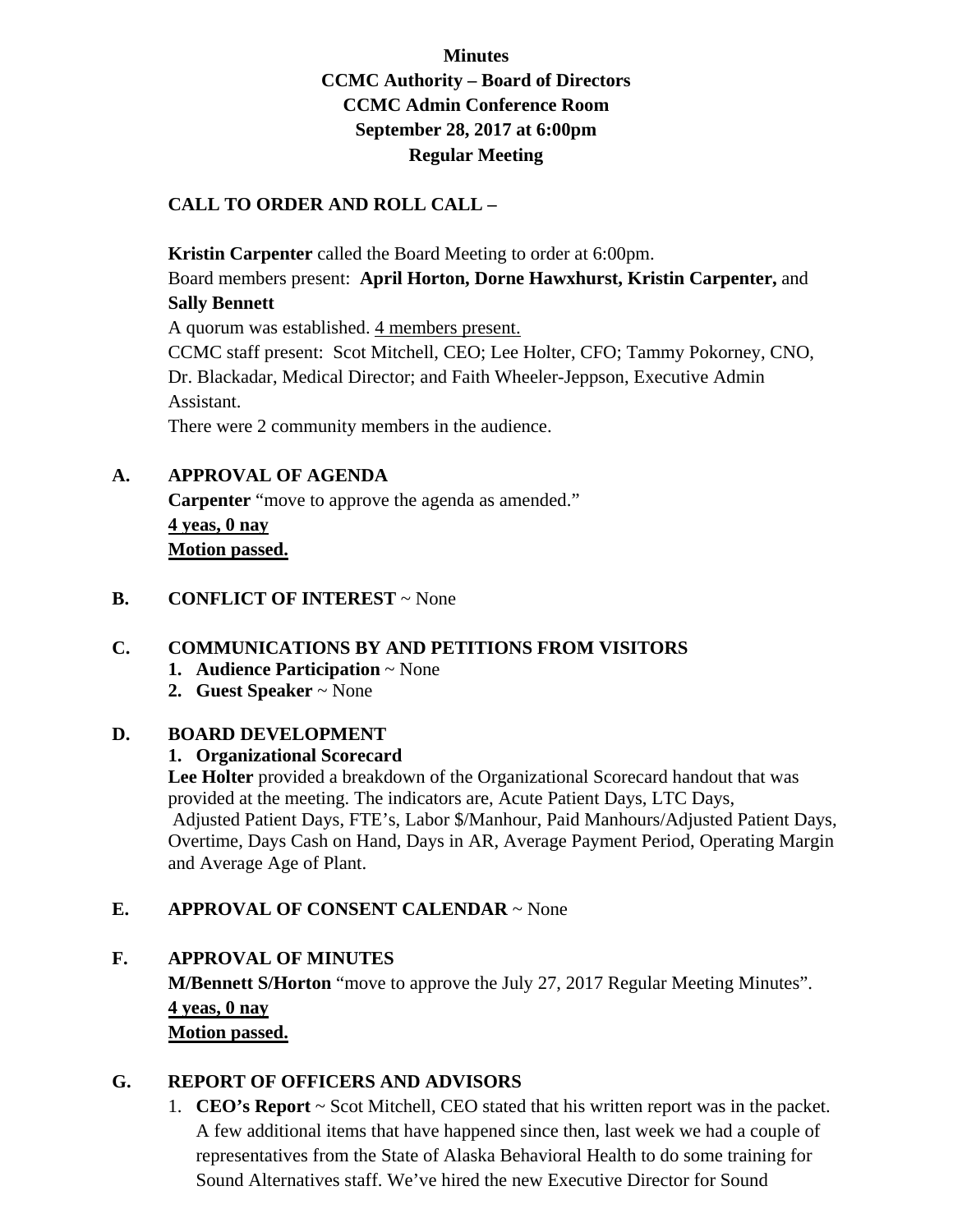Alternatives and she will be starting on the  $16<sup>th</sup>$  of October. He met with the CEO's of the small hospitals in Alaska at the ASHNHA Conference and we are going to look at how we can work together to improve on productivity, benchmarking, staffing, another area is utilization of swing beds. CCMC LTC received the Excellence in Quality Award from Mountain Pacific Quality Health at the ASHNHA Conference

- 2. **Finance Report** ~ Lee Holter, CFO review the financial information provided in the packet, a few highlights were that our PERS debt went up, in Other Revenue we are ahead of budget, Wages are below budget, Taxes and Benefits are below budget, Professional Salaries continues to be below budget, Supplies is above budget, so right now we have a positive bottom line.
- 3. **Nursing Report** ~ Tammy Pokorney, CNO reviewed her written report in the packet to the board. In addition to her report, Tammy reported that according to her report there were 3 travelers, but there will be a total of 5. Right after the first of the year there will be two more permanent staff in nursing, bringing the number of travelers down. LTC census is still at 10. Our priorities right now are staff development, because there is not a competency based program here right now we are creating one.

## **H. CORRESPONDENCE**

1**.** A letter from Mrs. Diana Rubio.

### **I. ACTION ITEMS**

### 1. **2016 CAH Periodic Evaluation – Annual Report**

**M/Bennett S/Horton** "I move that the CCMC Authority Board of Directors approves the 2016 CAH Periodic Evaluation – Annual Review."

**4 yeas, 0 nays Motion passed.** 

### **J. DISCUSSION ITEMS**

### **1. Board Vacancy Process**

Board candidate Amanda Wiese introduced herself to the board members and staff present at the meeting.

Board member election to fill the vacant seat will be on the November 2<sup>nd</sup> 2017 meeting.

### **K. AUDIENCE PARTICIPATION**

David O'Brien read a letter presenting three possible scenarios to the board regarding the acquisition of some of the assets from Cordova Drug.

### **L. BOARD MEMBERS COMMENTS**

**Carpenter ~** Thank you Tammy and Amanda. And I would like to thank Scot for the hard work that he's doing. **Hawxhurst ~** None

**Bennett ~** None **Horton ~** Have a good night

## **M. EXECUTIVE SESSION**